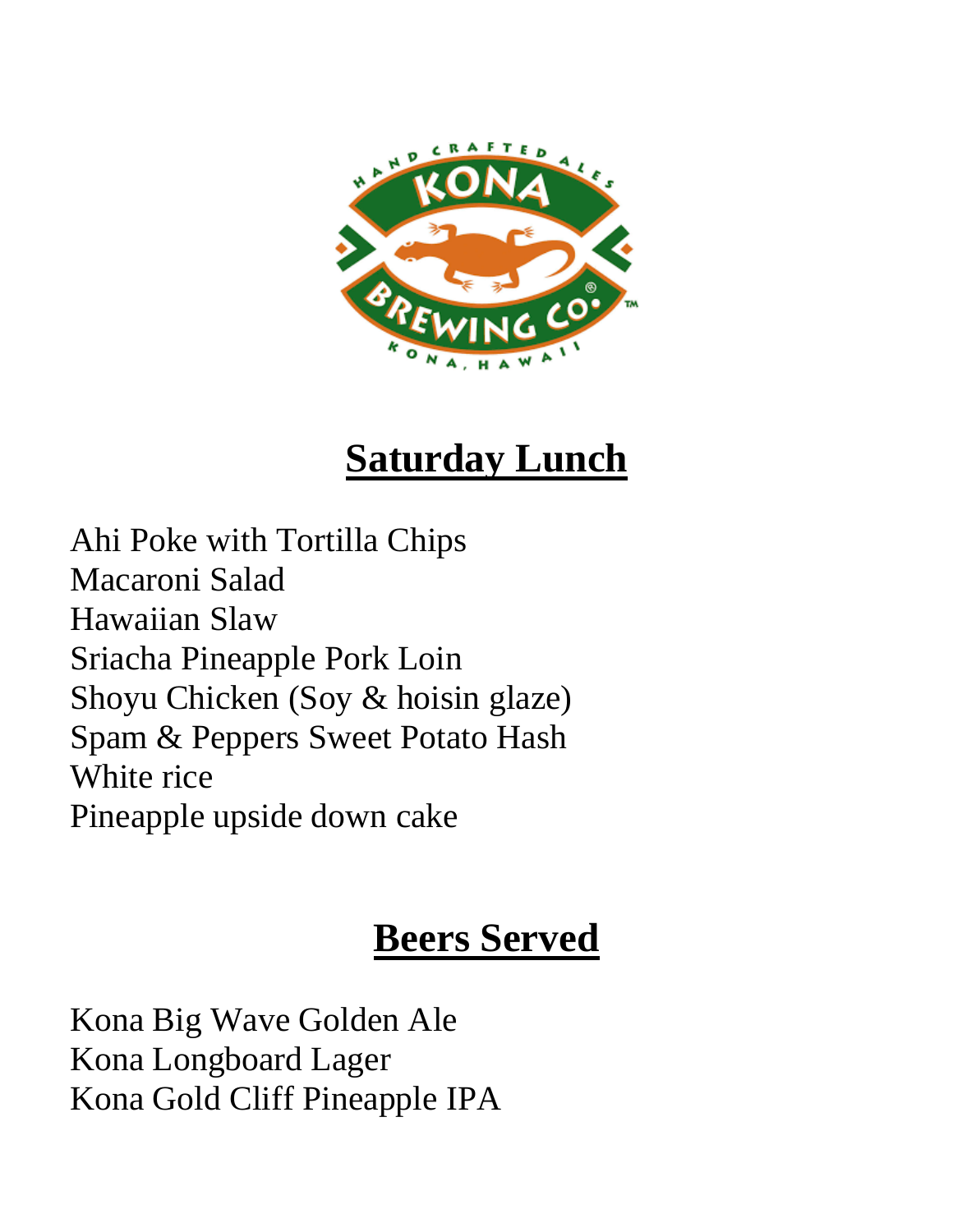

# **Saturday Dinner**

Brazilian chicken salad tartlets

Roasted smoked salmon & mango pepper boats

Brazilian Coconut Shrimp Stew Feijoda (Black bean & sausage stew)

Chicken & Vegetable skewers with garlic cilantro butter

Sliced flank steak with Chimichurri sauce

Brazilian Rice Tres Leche Cake

# **Wines Served**

Cavit Prosecco Midnight Black Rose Mon Frere Pinot Noir Mondoro Asti Portillo Malbec Salentein Barrel Selection Yealands Sauvignon Blanc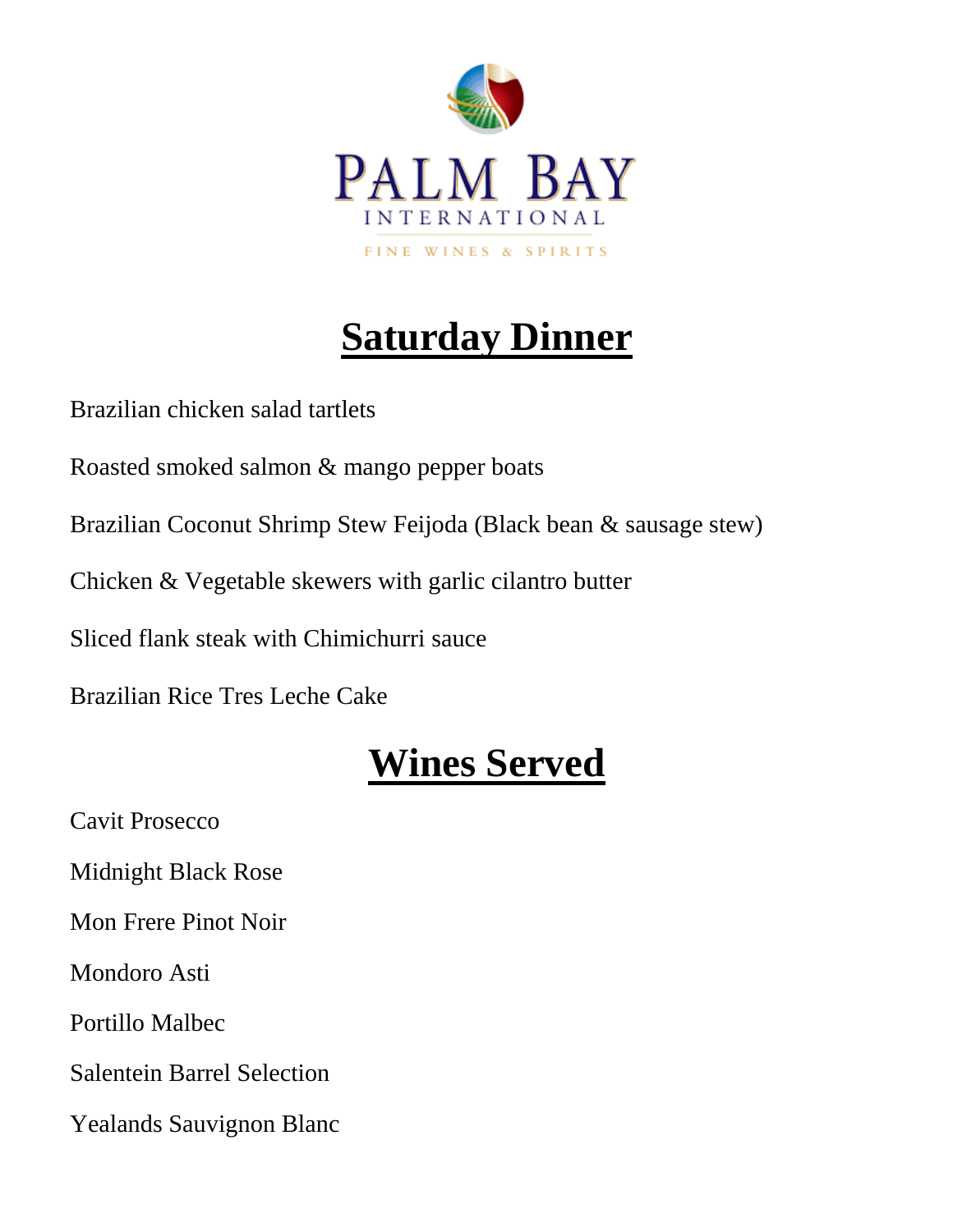

### **Sunday Dinner**

### **Italian:**

Caesar Salad, Panzenella Salad, White Chicken Spinach Lasagna, Sicilian Lasagna, Garlic Breadsticks

### **American**

Chef Attended Macaroni & Cheese and Chili bar Penne pasta with choices of 2 cheese sauces, bacon, chicken, ham, little smokies, lobster, peas, broccoli, peppers, asparagus , Sides of Green onions, diced onions, bread crumbs, sour cream, Corn muffins with honey butter

### **Mexican**

Tacos with Pulled pork & Fish, Jack cheese, salsa, salsa Verde, Pico de Gallo, black olives, sour cream, guacamole, cilantro, lime sauce, shredded lettuce, Baja corn, black bean blend, jalapenos & lime wedges

#### **Dessert**

Sundae Bar with Ice cream, assorted toppings Brownies & Cookies

### **Wines Served**

### **Italian:**

Menage a Trois Prosecco

Terra d'Oro Zinfandel (actually is from CA but Zin has Italian heritage)

### **American**

Joel Gott CA Chardonnay

Joel Gott 815 Cabernet

### **Mexican**

Dona Paula 'Smoked' Red

### **Dessert**

Cucina Mista Moscato d'Asti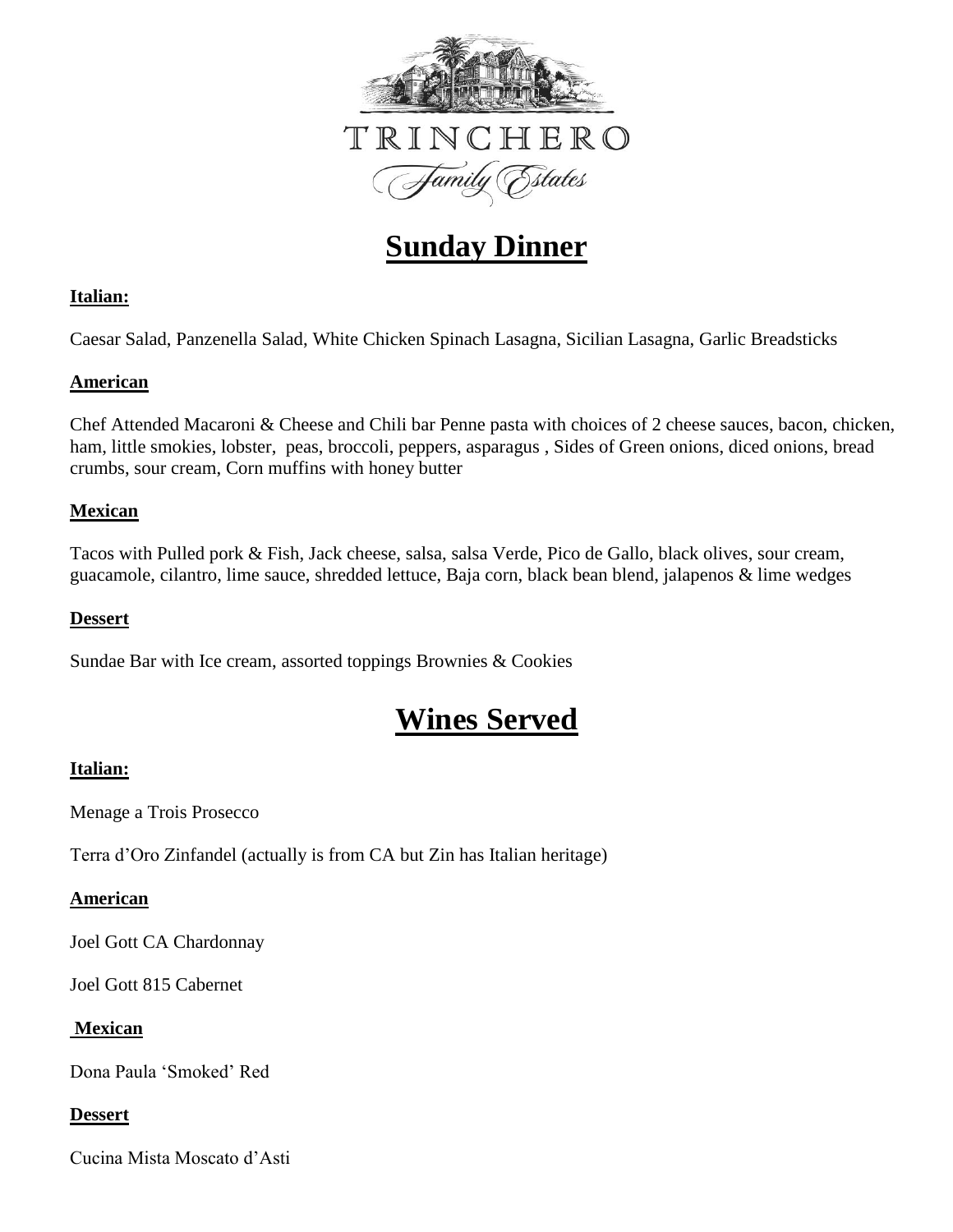

## **Monday Lunch**

Coleslaw

Watermelon

Bistro Chips

Brats – Smoked Brat/Jalapeno Cheddar Brat/Beer Brat

Assorted toppings –sauerkraut, warm bacon jam, jalapenos, pickle relish, cheese sauce, celery salt, pickled asparagus spears, peppercini, onions, French fried onions, crumbled blue cheese, Ketchup, spicy, brown mustard, mustard, Sriacha ketchup, and stone ground mustard

Potato Wedges

# **Beers Served**

Firebrick

Schell's Keller Pils

Schell's Red Sangria

Grain Belt Blu

Black Prism